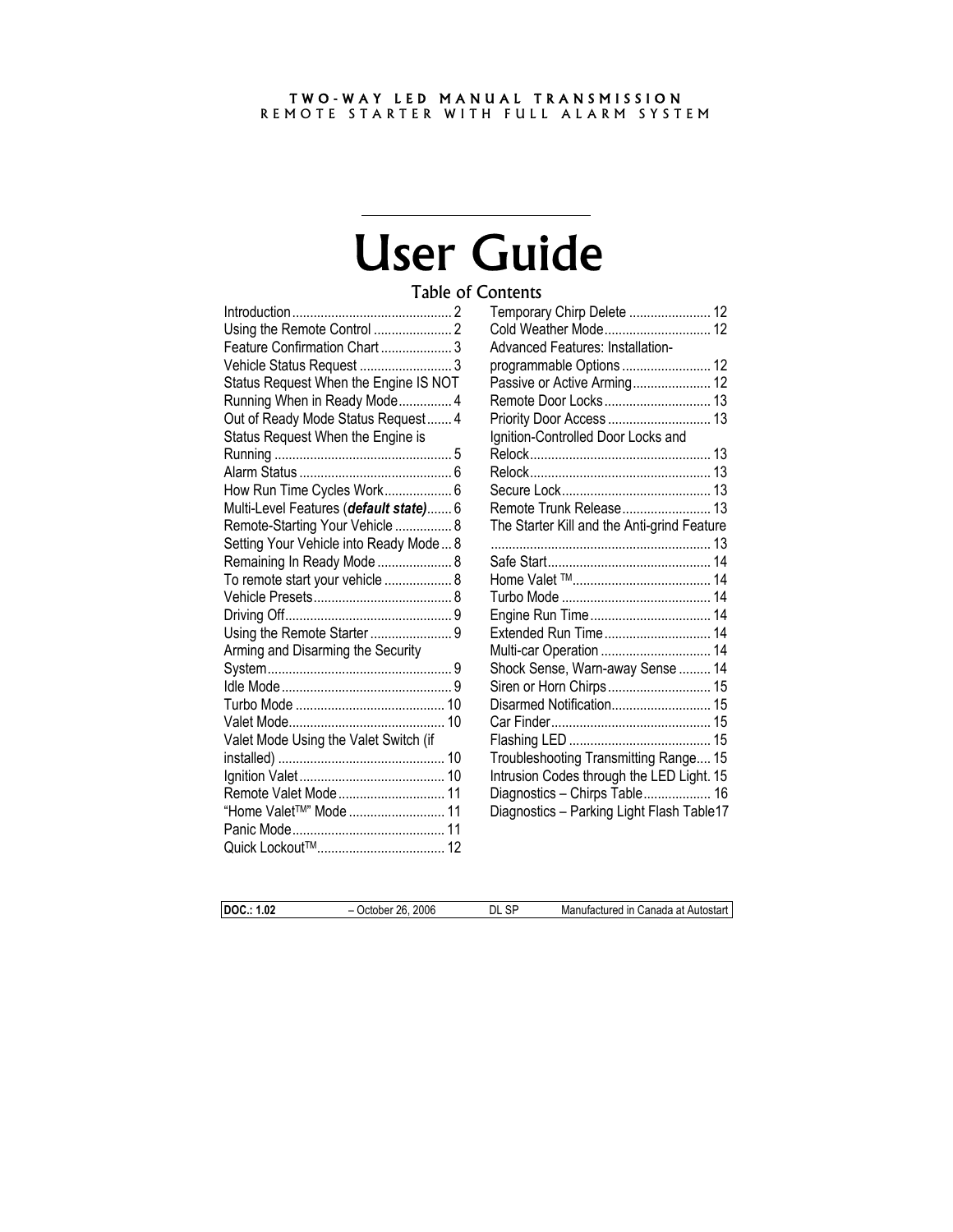## **Introduction**

This is a state-of-the-art remote starter system. The system is packed with advanced features such as priority access to the driver's door (commodity features) and the safe start children safety feature. With many an advanced function, this product will satisfy any one your expectations from high-end commodity and security systems, without neglecting any standard feature commonly offered by entry-level starters.

#### **INDUSTRY CANADA USER NOTICE:**

Operation is subject to the following two conditions: (1) this device may not cause interference, and (2) this device must accept any interference, including interference that may cause undesired operation of the device.

To reduce potential radio interference to other users, the antenna type and its gain should be so chosen that the equivalent isotropically radiated power (EIRP) is not more than that required for successful communication.

#### **FCC USER NOTICE (U.S.A.):**

This device complies with Part 15 of the FCC Rules. Operation is subject to the following two conditions: (1) this device may not cause harmful interference, and (2) this device must accept any interference received, including interference that may cause undesired operation.

NOTE: The manufacturer is not responsible for any radio or TV interference caused by unauthorized modifications to this equipment. Such modifications could void the user's authority to operate the equipment.

## Using the Remote Control

Your remote starter is equipped with a 5-button multi-channel remote control. It can operate two independent vehicles equipped with a remote starter (see **Multi-car operation** section on page 14). The functions of the transmitter are as follows:



• Pressing and holding the **LOCK** button for more than 3 seconds will lock all doors and will send a constant pulse as long as the **LOCK** button is held down (maximum of 15 seconds). This constant pulse can be configured to activate certain functionalities such as rolling up the windows – **Please refer to your installer to see if your vehicle is compatible with this option.**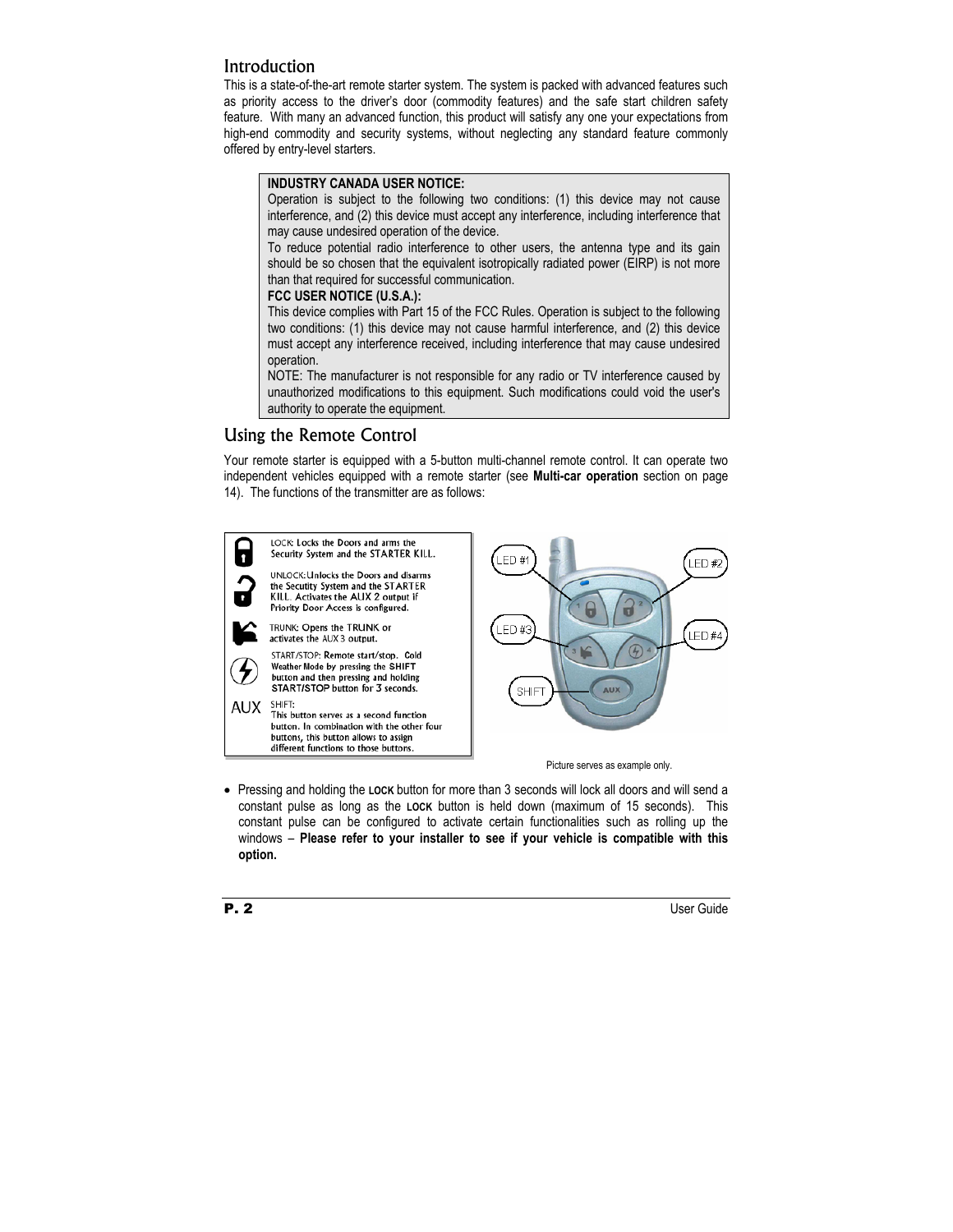• Pressing and holding the **UNLOCK** button for more than 3 seconds will unlock all doors and will send a constant pulse as long as the **UNLOCK** button is held down (maximum of 15 seconds). This constant pulse can be configured to activate certain functionalities such as rolling down the windows – **Please refer to your installer to see if your vehicle is compatible with this option.**

| Feature                                     | <b>LED#1</b> | <b>LED#2</b> | <b>LED#3</b> | LED <sub>#4</sub> | Beep(s)        |
|---------------------------------------------|--------------|--------------|--------------|-------------------|----------------|
| Lock                                        | 3 flashes    | Χ            | Χ            | Χ                 | 1              |
| <b>Unlock</b>                               | X            | 3 flashes    | X            | X                 | $\overline{2}$ |
| Trunk                                       | X            | X            | 3 flashes    | X                 | 1              |
| Start                                       | X            | X            | X            | 3 flashes         |                |
| Start out of ready<br>mode                  | X            | X            | X            | 3 flashes         | 4              |
| Running                                     | X            | Χ            | X            | 3 flashes         | 3              |
| Stop                                        | X            | Χ            | X            | 3 flashes         | $\overline{2}$ |
| <b>Entering Cold</b><br><b>Weather Mode</b> | X            | X            | X            | 3 flashes         | $1+2$          |
| <b>Exiting Cold</b><br><b>Weather Mode</b>  | X            | X            | X            | 3 flashes         | $1 +  1$       |
| Home Valet                                  | 3 flashes    | Χ            | X            | 3 flashes         | $\overline{2}$ |
| Valet Mode                                  | 3 flashes    | Χ            | X            | 3 flashes         | 1              |
| <b>Exit Valet Mode</b>                      | X            | 3 flashes    | X            | 3 flashes         |                |

## Feature Confirmation Chart

## Vehicle Status Request

The status request feature allows the user to see the status of the vehicle  $\longrightarrow$  i.e.: if the doors are locked or unlocked or if the vehicle is in cold weather mode, home valet mode, in valet mode or how much time is left in the run time cycle. The following charts (Tables 1, 2 and 3) indicate the confirmation sequences.

#### **To retrieve the vehicle status:**

Press and release the **SHIFT** button then press and release the **TRUNK** button (there will be a beep). The transmitter will then flash the corresponding sequence of LEDs depending on the vehicle's status.

- $\cdot$  If the engine is NOT running, refer to Table 1.
- x **If the engine IS running under a remote start**, refer to Table 2 (if the doors are locked) or refer to Table 3 (if the doors are unlocked).

The status request feature is a two-step procedure:

- The first sequence of flashes denotes if the vehicle's doors are locked or unlocked.
- The second sequence of flashes (if applicable) denotes if the vehicle is *Cold weather mode*, *Home valet mode*, or, *Valet mode* or out of *Ready Mode*.
- If there is no second sequence transmission, that the vehicle is not in any of the three (3) mentioned features (*Cold weather mode*, *Home valet mode* or *Valet mode or out of Ready Mode*).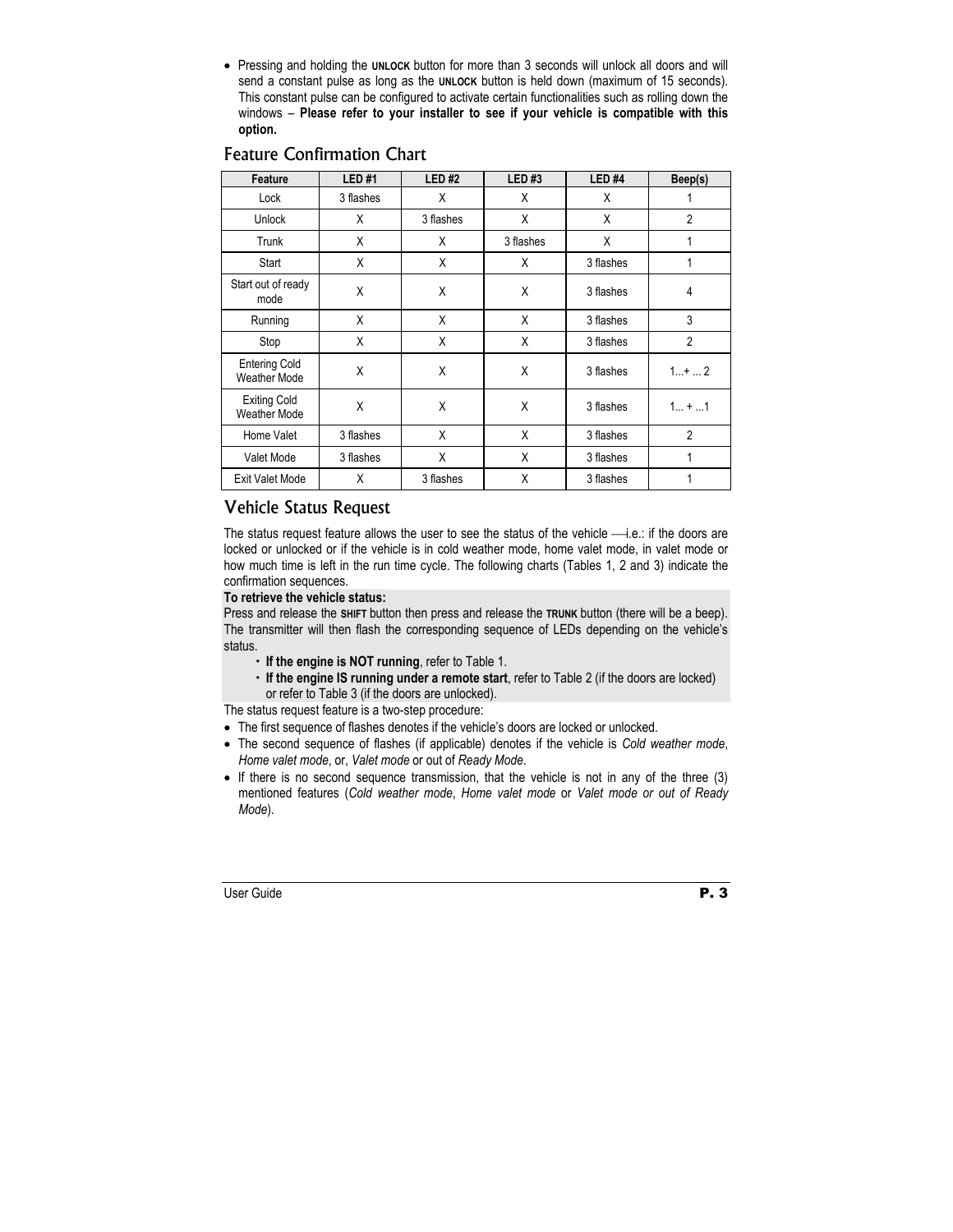## Status Request When the Engine IS NOT Running When in Ready Mode

| <b>STATUS</b>        | <b>SEQUENCE</b>                         | <b>LED#1</b> | <b>LED#2</b> | <b>LED#3</b> | <b>LED#4</b> | Beep(s)        |
|----------------------|-----------------------------------------|--------------|--------------|--------------|--------------|----------------|
| Lock                 |                                         | 3 flashes    | Χ            | х            | х            |                |
| <b>Unlock</b>        |                                         | χ            | 3 flashes    | X            | Χ            | $\overline{2}$ |
|                      | 1 <sup>st</sup> sequence if<br>locked   | 3 flashes    | X            | X            | X            | $\overline{2}$ |
| Cold<br>Weather      | 1 <sup>st</sup> sequence if<br>unlocked | X            | 3 flashes    | X            | X            | $\mathbf{2}$   |
|                      | 2 <sup>nd</sup> sequence                | X            | X            | X            | 1 second     | X              |
|                      | 1 <sup>st</sup> sequence if<br>locked   | 3 flashes    | X            | X            | X            | $\mathbf{2}$   |
| Home<br><b>Valet</b> | 1 <sup>st</sup> sequence if<br>unlocked | X            |              | X            | X            | $\overline{2}$ |
|                      | 2 <sup>nd</sup> sequence                | 1 second     | X            | X            | 1 second     | X              |
| Valet<br>Mode        | 1 <sup>st</sup> sequence if<br>locked   | 3 flashes    | X            | X            | X            | 1              |
|                      | 1 <sup>st</sup> sequence if<br>unlocked | X            | 3 flashes    | X            | X            | 1              |
|                      | 2 <sup>nd</sup> sequence                | 1 second     | X            | X            | 1 second     | Χ              |

**Table 1** 

## Out of Ready Mode Status Request

| <b>STATUS</b>        | <b>SEQUENCE</b>                         | LED #1    | <b>LED#2</b> | LED#3 | LED <sub>#4</sub> | Beep(s) |
|----------------------|-----------------------------------------|-----------|--------------|-------|-------------------|---------|
|                      | 1 <sup>st</sup> sequence<br>if locked   | 3 flashes |              | Х     |                   |         |
| Out of Ready<br>Mode | 1 <sup>st</sup> sequence<br>if unlocked |           | 3 flashes    | Х     |                   |         |
|                      | 2 <sup>nd</sup> sequence                |           |              | х     | 4 flashes         |         |

**Table 2**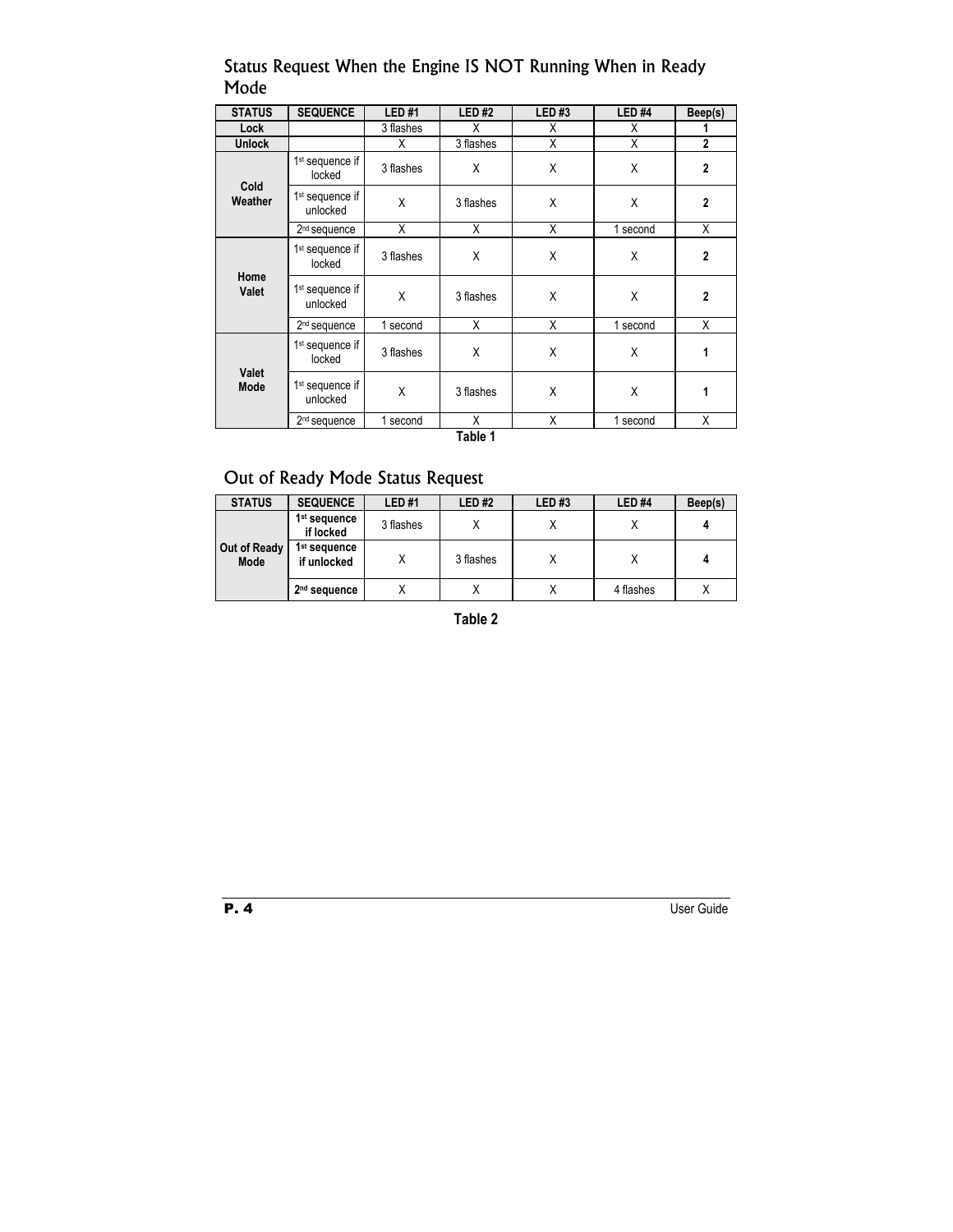## Status Request When the Engine is Running

| <u>WIICH HIC VEINCIE 3 UUUIS AIC IUCKEU.</u> |                          |              |              |              |                   |         |  |
|----------------------------------------------|--------------------------|--------------|--------------|--------------|-------------------|---------|--|
| <b>RUN TIME</b>                              | <b>SEQUENCE</b>          | <b>LED#1</b> | <b>LED#2</b> | <b>LED#3</b> | LED <sub>#4</sub> | Beep(s) |  |
| If there is more                             | 1 <sup>st</sup> sequence | 3 flashes    | X            | X            | X                 | 3       |  |
| than 3/4 of run<br>time cycle                | 2 <sup>nd</sup> sequence | ON for 1-sec | ON for 1-sec | ON for 1-sec | ON for 1-sec      | X       |  |
| If there is more                             | 1 <sup>st</sup> sequence | 3 flashes    | X            | Χ            | X                 | 3       |  |
| than half of run<br>time cycle               | 2 <sup>nd</sup> sequence | ON for 1-sec | ON for 1-sec | ON for 1-sec | X                 | X       |  |
| If there is more                             | 1 <sup>st</sup> sequence | 3 flashes    | X            | X            | X                 | 3       |  |
| than 1/4 of run<br>time cycle                | 2 <sup>nd</sup> sequence | ON for 1-sec | ON for 1-sec | Χ            | X                 | X       |  |
| If there is less                             | 1 <sup>st</sup> sequence | 3 flashes    | X            | X            | X                 | 3       |  |
| than 1/4 of run<br>time cycle                | 2 <sup>nd</sup> sequence | ON for 1-sec | X            | X            | X                 | X       |  |

# **When the vehicle's doors are locked:**

## **Table 3**

# **When the vehicle's doors are unlocked:**

| <b>RUN TIME</b>                                   | <b>SEQUENC</b><br>F         | <b>LED#1</b> | <b>LED#2</b>             | LED#3                                | LED <sub>#4</sub>                                 | Beep(s) |
|---------------------------------------------------|-----------------------------|--------------|--------------------------|--------------------------------------|---------------------------------------------------|---------|
| If there is more                                  | 1st<br>sequence             | X            | 3 flashes                | X                                    | X                                                 | 3       |
| than 3/4 of run<br>time cycle                     | 2 <sub>nd</sub><br>sequence |              |                          |                                      | ON for 1-secON for 1-secON for 1-sec ON for 1-sec | X       |
| If there is more                                  | 1st<br>sequence             | X            | 3 flashes                | X                                    | Χ                                                 | 3       |
| than half of run<br>time cycle                    | 2 <sub>nd</sub><br>sequence |              |                          | ON for 1-secON for 1-secON for 1-sec | Χ                                                 | X       |
| If there is more                                  | 1st<br>sequence             | X            | 3 flashes                | X                                    | Χ                                                 | 3       |
| than 1/4 of run<br>time cycle                     | 2 <sub>nd</sub><br>sequence |              | ON for 1-secON for 1-sec | X                                    | X                                                 | X       |
| If there is less<br>than 1/4 of run<br>time cycle | 1st<br>sequence             | X            | 3 flashes                | X                                    | X                                                 | 3       |
|                                                   | 2 <sub>nd</sub><br>sequence | ON for 1-sec | x                        | X                                    | X                                                 | Χ       |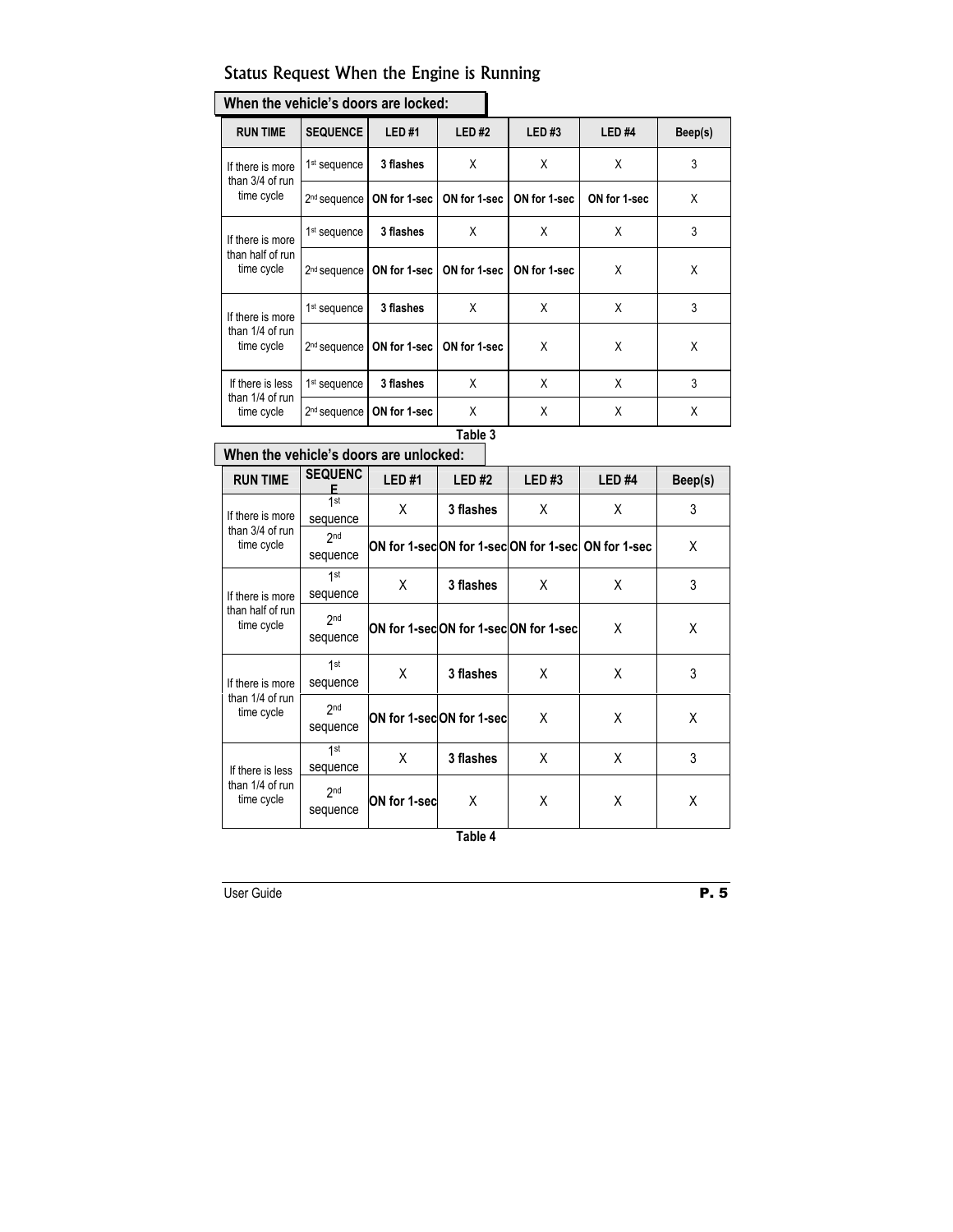## Alarm Status

| <b>STATUS</b>    | <b>SEQUENCE</b>               | LED#1                                | <b>LED#2</b>                           | <b>LED#3</b>                    | LED <sub>#4</sub>                  | Beep(s)    |
|------------------|-------------------------------|--------------------------------------|----------------------------------------|---------------------------------|------------------------------------|------------|
| Door             | If door is<br>opened          | $\mathbf 1$<br>flash<br>2.<br>flash  | $\mathbf{1}$ .<br>flash<br>2.<br>X     | flash<br>1.<br>2.<br>X          | flash<br>$\mathbf{1}$ .<br>X<br>2. | continuous |
| Hood             | If hood is<br>opened          | flash                                | flash                                  | flash                           | flash                              | continuous |
| Ignition         | If ignition is<br>turned ON   | 1.<br>flash<br>2.<br>X               | 1.<br>flash<br>2.<br>X                 | flash<br>$\mathbf 1$<br>2.<br>X | flash<br>1.<br>2.<br>flash         | continuous |
| <b>Shock</b>     | If shock<br>activated         | $\mathbf{1}$<br>flash<br>2.<br>flash | $\mathbf{1}$ .<br>flash<br>2.<br>flash | flash<br>1.<br>2.<br>X          | flash<br>$\mathbf{1}$<br>X<br>2.   | continuous |
| <b>Trunk</b>     | If trunk is<br>opened         | $\mathbf{1}$<br>flash<br>2.<br>X     | $\mathbf 1$<br>flash<br>2.<br>X        | flash<br>1.<br>2.<br>flash      | flash<br>1.<br>2.<br>X             | continuous |
| Remote<br>finder | Valet switch<br>on for 3 sec. | X                                    | X                                      | Χ                               | X                                  | continuous |

**Table 5** 

## How Run Time Cycles Work

| <b>RUN TIME</b>             | LED #1 will turn              | LED #2 will turn              | LED #3 will turn                      | LED #4 will turn                        |
|-----------------------------|-------------------------------|-------------------------------|---------------------------------------|-----------------------------------------|
| <b>CYCLE</b>                | itself off when               | itself off                    | itself off                            | itself off                              |
| 3-minute run                | the cycle will                | 2 minutes into                | 1 minutes into                        |                                         |
| time cycle                  | have ended.                   | the cycle.                    | the cycle.                            |                                         |
| 8-minute run                | the cycle will                | $\dots$ 7 minutes into        | $\dots$ 5 minutes into                | 3 minutes into                          |
| time cycle                  | have ended.                   | the cycle.                    | the cycle.                            | the cycle.                              |
| 15-minute run               | the cycle will                | 11 minutes into               | 7 minutes into                        | 4 minutes into                          |
| time cycle                  | have ended.                   | the cycle.                    | the cycle.                            | the cycle.                              |
| 20-minute run               | the cycle will                | $\dots$ 15 minutes            | $\dots$ 10 minutes                    | $\dots$ 5 minutes into                  |
| time cycle                  | have ended.                   | into the cycle.               | into the cycle.                       | the cycle.                              |
| 25-minute run<br>time cycle | the cycle will<br>have ended. | 19 minutes<br>into the cycle. | $\dots$ 13 minutes<br>into the cycle. | minutes into<br>$\dots 7$<br>the cycle. |
| 30-minute run               | the cycle will                | 23 minutes                    | $\dots$ 16 minutes                    | 9 minutes into                          |
| time cycle                  | have ended.                   | into the cycle.               | into the cycle.                       | the cycle.                              |

**Table 6** 

**Example:** If the vehicle was programmed with a run time cycle of 15 minutes and the engine was running (under a remote start) for 5 minutes (meaning there is 10 minutes left in the run time cycle), LEDs #1 #2 and #3 would light up. LED #3 will turn itself off when there will be 8 minutes or less left in the run time cycle.

## Multi-Level Features (*default state)*

|                        | <b>Basic Features (press the SHIFT button 1X)</b> |                               |                  |                                                   |  |  |  |  |
|------------------------|---------------------------------------------------|-------------------------------|------------------|---------------------------------------------------|--|--|--|--|
| SHIFT $\triangleright$ |                                                   |                               |                  |                                                   |  |  |  |  |
| SHIFT $\triangleright$ |                                                   |                               |                  |                                                   |  |  |  |  |
|                        |                                                   |                               |                  |                                                   |  |  |  |  |
|                        | Multi-Car Operation (press the SHIFT button 2X)   |                               |                  |                                                   |  |  |  |  |
| <b>SHIFT</b>           | ➤                                                 | <b>SHIFT</b>                  | ➤                |                                                   |  |  |  |  |
| SHIFT $\triangleright$ |                                                   | $\rightarrow$<br><b>SHIFT</b> |                  | UNLOCK: $\ldots$ 2 <sup>nd</sup> car unlock       |  |  |  |  |
| <b>SHIFT</b>           | $\blacktriangleright$                             | <b>SHIFT</b>                  | $\triangleright$ | <b>START/STOP:</b> 2 <sup>nd</sup> car start/stop |  |  |  |  |
| <b>SHIFT</b>           | ⋗                                                 | <b>SHIFT</b>                  | ⋗                |                                                   |  |  |  |  |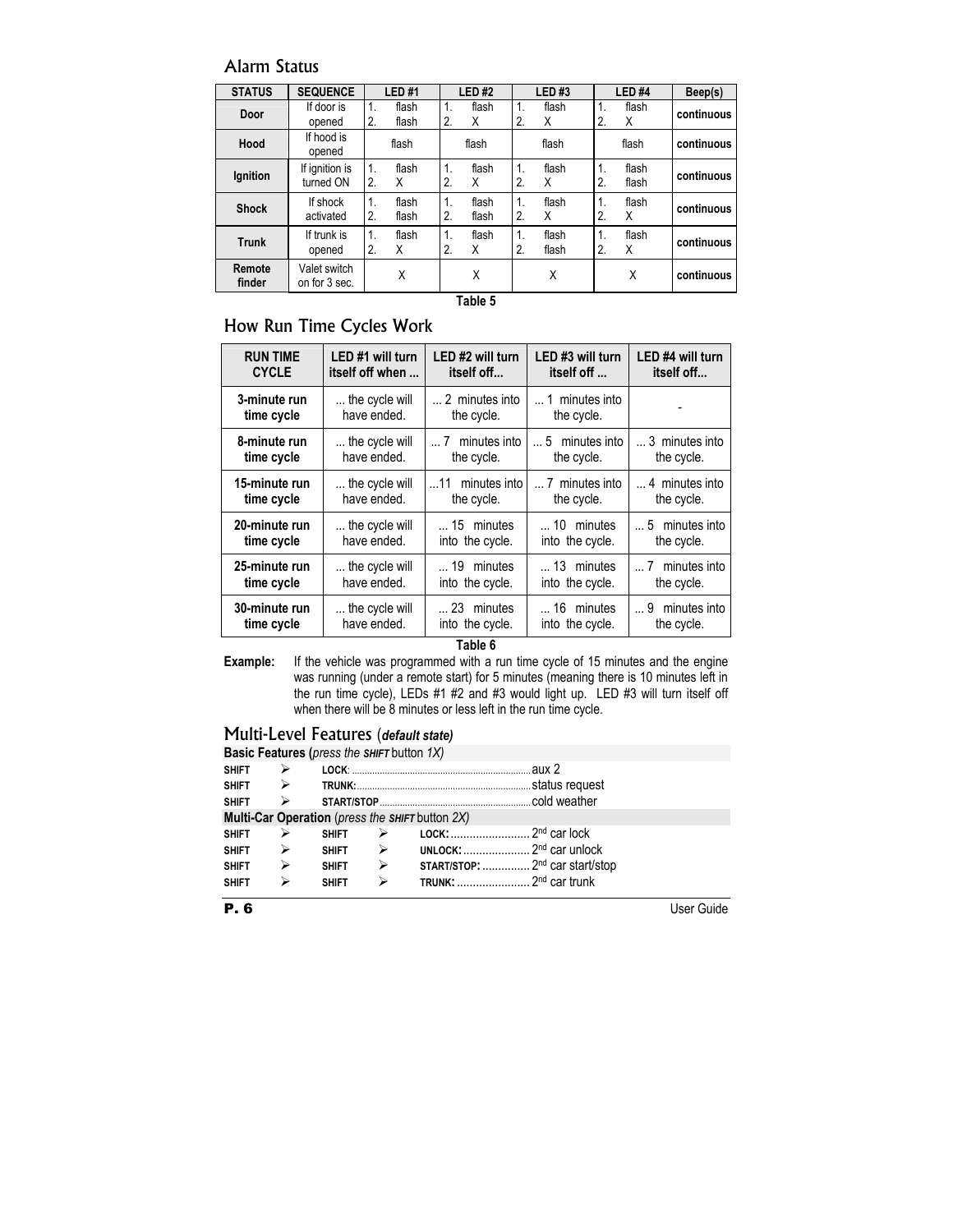#### **Customized Features** (*press the SHIFT* button *3X)*

(*May not be applicable for certain vehicles*)

Your installer can add customized features such as turning on the radio, opening sliding doors, etc.

|  |  | $SHIFT \geq SHIFT \geq SHIFT \geq 10CK$                      | customized feature 1 |
|--|--|--------------------------------------------------------------|----------------------|
|  |  | $SHIFT \rightarrow SHIFT \rightarrow SHIFT \rightarrow $     | customized feature 2 |
|  |  | $SHIFT \geqslant SHIFT \geqslant SHIFT \geqslant 1$ . Trunk: | customized feature 3 |
|  |  | $SHIFT \geq SHIFT \geq SHIFT \geq \ldots$ SHIFT              | customized feature 4 |

**Setting Transmitter Features** (*press the SHIFT* button *4X)*

By default, the multi-level features are programmed as follows:

- Level 1 (Basic Features)
- Level 2 (Multi car operation)
- Level 3 (Customized Features)
- x To access a feature that is programmed as level 1, press the **SHIFT** button once followed by the desired function.
- x To access a feature that is programmed as level 2, press the **SHIFT** button twice followed by the desired function.
- x To access a feature that is programmed as level 3, press the **SHIFT** button three times followed by the desired function.

Your installer can customize the system as to personalize these multi-level features in an order that best suits you. Your options are:

| Option 1:                                                                                           |                                  |  |  |  |  |  |
|-----------------------------------------------------------------------------------------------------|----------------------------------|--|--|--|--|--|
| Level 1 (requires pressing the SHIFT button 1X)<br>→                                                | Multi car operation              |  |  |  |  |  |
| Level 2 (requires pressing the SHIFT button 2X)<br>$\rightarrow$                                    | <b>Basic features</b>            |  |  |  |  |  |
| Level 3 (requires pressing the SHIFT button 3X)<br>$\rightarrow$                                    | Customized features              |  |  |  |  |  |
|                                                                                                     | Option 2:                        |  |  |  |  |  |
| Level 1 (requires pressing the SHIFT button 1X)<br>→                                                | <b>Basic features</b>            |  |  |  |  |  |
| Level 2 (requires pressing the SHIFT button 2X)<br>$\rightarrow$                                    | Multi car operation              |  |  |  |  |  |
| Level 3 (requires pressing the SHIFT button 3X)<br>$\rightarrow$                                    | Customized features              |  |  |  |  |  |
|                                                                                                     | Option 3:                        |  |  |  |  |  |
| Level 1 (requires pressing the SHIFT button 1X)<br>$\rightarrow$                                    | Customized features              |  |  |  |  |  |
| Level 2 (requires pressing the SHIFT button 2X)<br>$\rightarrow$                                    | Multi car operation              |  |  |  |  |  |
| Level 3 (requires pressing the SHIFT button 3X)<br>→                                                | <b>Basic features</b>            |  |  |  |  |  |
|                                                                                                     | Option 4:                        |  |  |  |  |  |
| Level 1 (requires pressing the SHIFT button 1X)<br>$\rightarrow$                                    | Basic features                   |  |  |  |  |  |
| Level 2 (requires pressing the SHIFT button 2X) $\rightarrow$                                       | Customized features              |  |  |  |  |  |
| Level 3 (requires pressing the SHIFT button 3X) $\rightarrow$                                       | Multi car operation              |  |  |  |  |  |
| Example: If the multi-level features were set to option 3, the setup would be as follows:           |                                  |  |  |  |  |  |
| $\cdot$   evel 1                                                                                    | $\rightarrow$ Customized feature |  |  |  |  |  |
| • Level 2 $\rightarrow$ Multi car operation                                                         |                                  |  |  |  |  |  |
| • Level 3 $\rightarrow$ Basic features                                                              |                                  |  |  |  |  |  |
| The "Basic features" are now programmed as level 3 and therefore:                                   |                                  |  |  |  |  |  |
| $\cdot$ To access the aux.2 feature, the user needs to press on the SHIFT button three (3) times    |                                  |  |  |  |  |  |
| followed by the LOCK button.                                                                        |                                  |  |  |  |  |  |
| $\cdot$ To access the status request feature, the user needs to press on the SHIFT button three (3) |                                  |  |  |  |  |  |
| times followed by the TRUNK button.                                                                 |                                  |  |  |  |  |  |
| • To access cold weather mode, the user needs to press on the SHIFT button three (3) times          |                                  |  |  |  |  |  |
| followed by the START/STOP button.                                                                  |                                  |  |  |  |  |  |

**Note:** When using the companion remote, Shift button must be pressed twice quickly the first time. For instance, to access *customized feature 1***,** press **SHIFT** twice quickly, **SHIFT** and **SHIFT** again followed by Lock.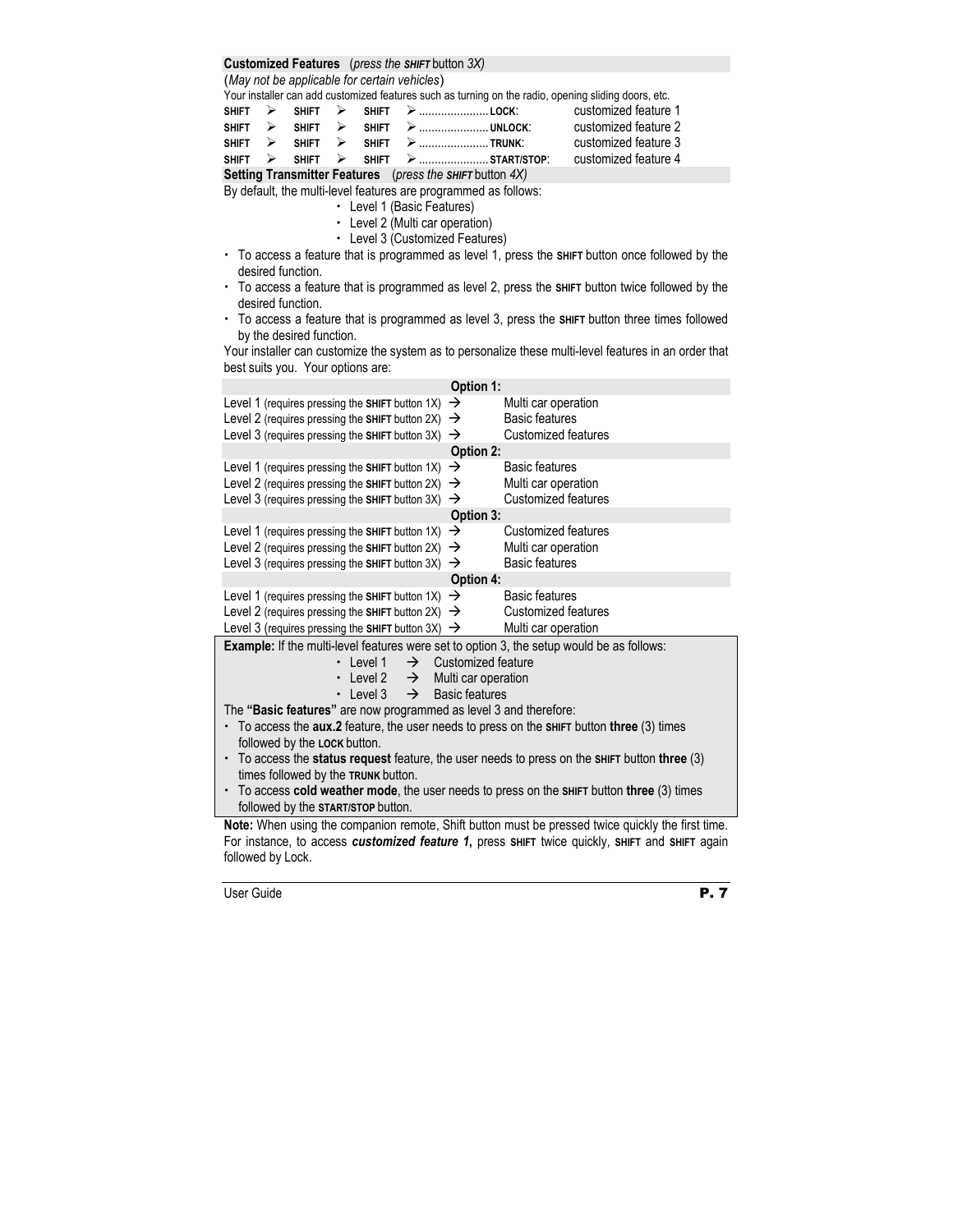## Remote-Starting Your Vehicle

#### Setting Your Vehicle into Ready Mode

In order to start the vehicle by remote, the unit must first be set to Ready Mode. If the unit is not set to Ready Mode, it cannot remote-start the vehicle.

Once the system is set to Ready Mode, the vehicle can be remote-started and stopped at wish. The system will exit Ready Mode if a door, the hood or the trunk is opened, if the brake pedal is pressed, if the parking brake is disengaged or if the ignition key is turned to the **IGNITION ON (RUN)** position.

#### **To set the system to Ready Mode:**

- 1. Ensure that all the doors are closed and that the gear selector is in the neutral position.
- 2. With the engine already running, apply the parking brake and release the brake pedal. **Make sure to release the brake pedal.**
- 3. Within 20 sec. press and hold **LOCK**, **UNLOCK** or **START/STOP** on the transmitter. **The parking lights will flash 3 times quickly and remain lit.**
- 4. Remove the key: the engine will go on running.
- 5. Exit the vehicle and close the door.
- 6. Press for approx. 1 second either:
	- a. **LOCK** to lock the doors and shut down the engine;
	- b. **UNLOCK** to unlock the doors and shut down the engine;
	- c. **START/STOP** to shut down the engine without affecting the doors.

#### Remaining In Ready Mode

Once the vehicle is in Ready Mode you can start and stop the vehicle at wish. However, should any of the following occur, the vehicle will exit Ready Mode – thus eliminating the remote start option until Ready Mode is restored:

Door opened; Hood opened; Trunk opened; Brake pedal pressed; Parking brake disengaged; Ignition key turned to the **IGNITION ON (RUN)** position.

Should any of the above occur, Ready Mode will be cancelled.

**Note:** The unit will notify the user that it has exited Ready Mode by giving 3 slow flashes (parking lights).

#### To remote start your vehicle

Press the **START/STOP** button for approx. 1 second. The parking lights will come **ON** and the transmitter will beep once to inform you that the remote starter has received your signal. Approximately 5 seconds later, the engine will start. The transmitter will beep 3 times and the parking lights will remain **ON** during the pre-programmed run time of the engine.

If the vehicle does not start at the first attempt, the system will shut down.

#### Vehicle Presets

#### **Heater & Heated Seats**

When leaving the vehicle it is recommended to preset the accessory controls in preparation for the next remote start. Settings for the blower motor (fan), front and rear, as well as heated seats (if equipped) should not be left on **HIGH**. It is recommended to leave the settings on **LOW** or **MEDIUM** instead.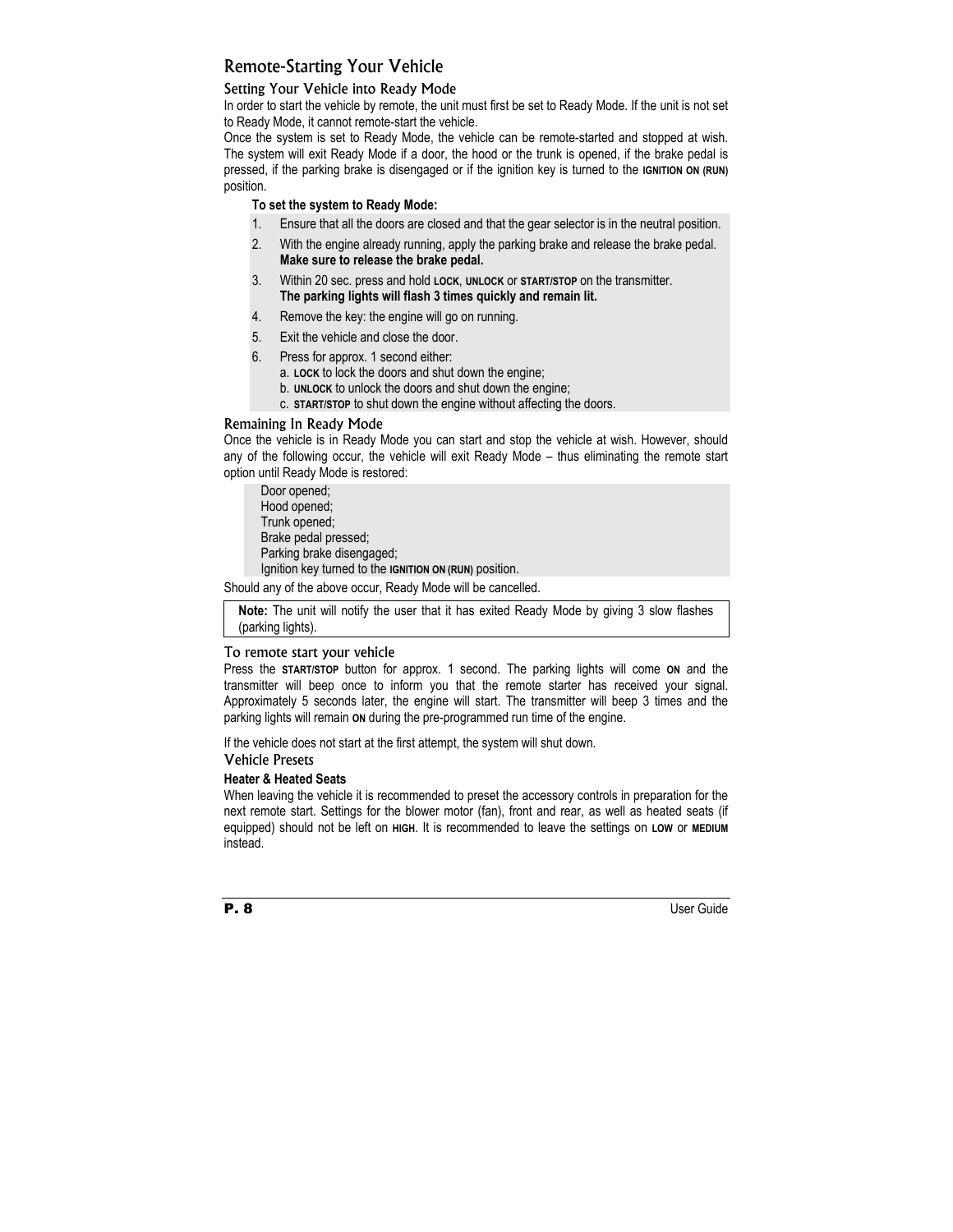#### **Windshield Wipers & Radio & Headlights**

Certain vehicles require the radio and / or windshield wiper and / or headlight circuits to become energized while running under remote start. When leaving the vehicle you must ensure that the windshield wiper and headlight switches are **OFF**. Leaving the headlight switch **ON** on certain types of vehicles could cause them to remain **ON** even after remote starter shut down, resulting in a dead battery.

#### Driving Off

With the vehicle running under remote control, press the **UNLOCK** button to disarm the security system and unlock the doors. Enter the vehicle and do the following:

Turn the ignition key to the **IGNITION ON (RUN)** position. (**Do not turn the key** to the **CRANK** position while the engine is running. This would cause the starter motor to re-engage.)

Press the brake pedal to disengage the remote starter unit.

You are now ready to drive off.

#### Using the Remote Starter

#### Arming and Disarming the Security System

To **disarm** the alarm and Starter Kill (if installed) and unlock the doors (if installed):

1. Press and hold the **UNLOCK** button for approx. 1 sec.

You will hear **two chirps** if the Siren or Horn is so configured.

2. The **UNLOCK** button will light up on the L.E.D. display of the remote control. The parking lights will flash twice and the L.E.D. will go out to confirm that the doors have been unlocked and that the starter kill (if installed) and the alarm are disarmed. Turning the ignition ON and OFF will reset the alarm memory.

In Passive Mode, the System will rearm automatically 30 seconds after the key is out of the ignition or was not turned to the ON position and the last door is closed. Remember that if the vehicle was remote started, the break pedal must be pressed in order to allow the remote car starter / alarm to detect that the user has taken over control of the vehicle and so to stop the sequence for passive rearm.

To **arm** the alarm and Starter Kill (if installed) and lock the doors (if installed):

1. Press and hold the lock button for approx. 1 sec.

You will hear **one chirp** if the Siren or Horn is so configured.

2. The **LOCK** button will light up on the L.E.D. display of the remote control. The parking lights will flash once and the L.E.D. will flash slowly to confirm that the doors have been locked and that the Starter Kill feature (if installed) and the alarm are armed.

#### Idle Mode

**Convenience feature:** Idle Mode allows you to keep the engine running and the doors locked while you stop, for example, at a convenience store or for a short delivery.

This feature allows you to let the remote starter take over control of the vehicle (i.e. no Key in the Ignition Switch) while the engine is running. For example, if you stop for a delivery or at a convenience store, lock your vehicle and leave it running for the length of a run cycle while you are away.

 Idle Mode can be activated through the same routine as that used for Ready Mode; at the last step, the **TRUNK** button is pressed instead of the other buttons:

- 1. Ensure that all the Doors are closed and that the Shifter is in the Neutral position.
- 2. With the Engine already running, apply the Parking Brake and release the Brake Pedal. **Make sure to release the brake pedal.**
- 3. Within 20 sec. push **LOCK**, **UNLOCK** or **START/STOP** on the Transmitter. **The parking lights will flash 3 times quickly and remain lit.**
- 4. Remove the key: the Engine will go on running.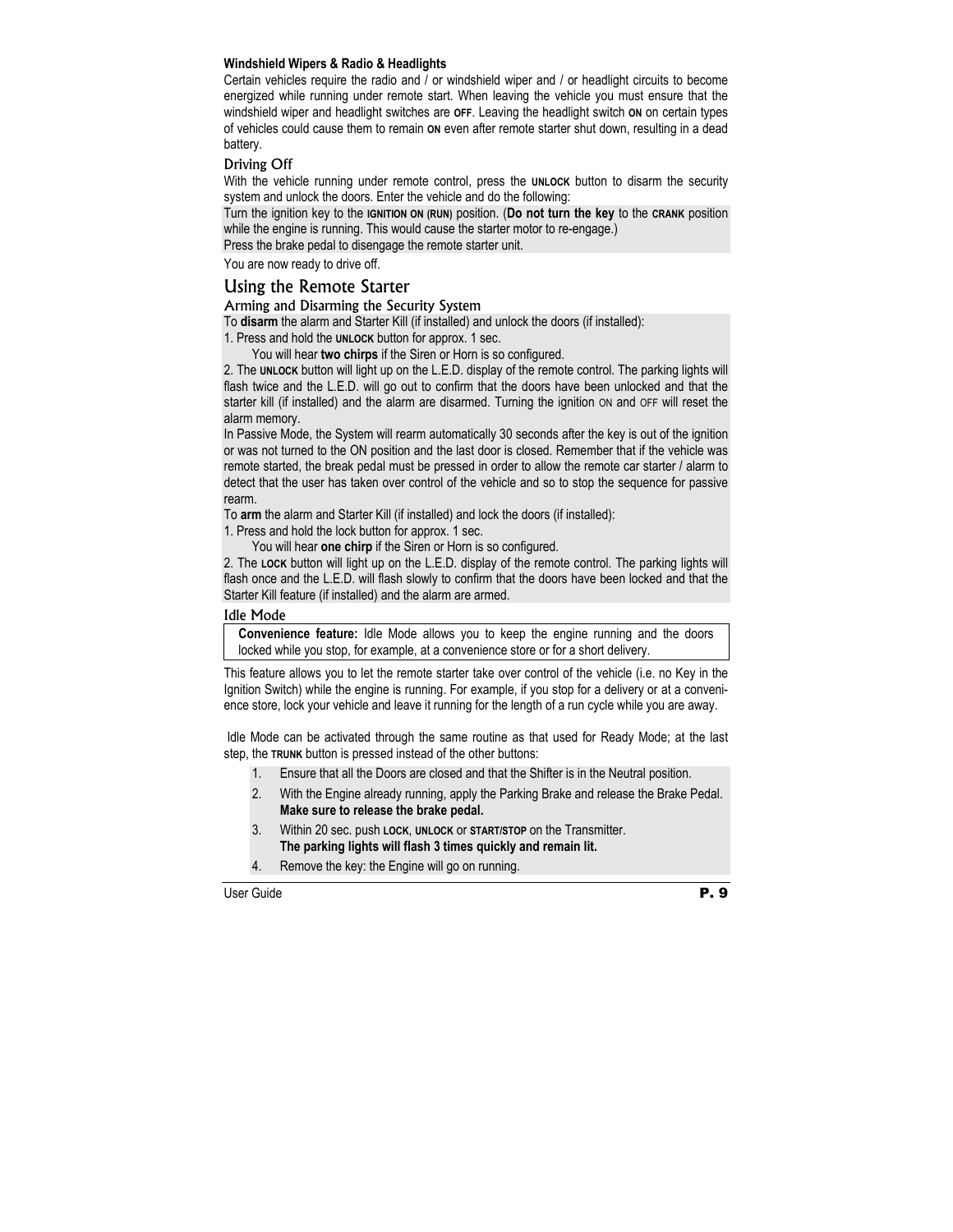- 5. Exit the vehicle and close the Door.
- 6. Press the **TRUNK** button until the system is armed (the doors will be locked if remote door lock is installed).

If the pre-programmed run-time expires or if the user shuts down the engine by remote control, the vehicle will get in Ready Mode.

**Caution!!!** Do not leave children or pets unattended in a vehicle standing in Idle Mode.

#### Turbo Mode

If turbo mode is configured at installation, it will allow a turbocharger to idle down after the user leaves the vehicle: the unit will take over the vehicle and keep it running for 60 seconds (or until it is shut down by remote control), then shut down the engine and set the Remote Car Starter to Ready Mode.

#### **Follow all steps of the Ready Mode routine, to activate Turbo Mode:**

- 1. Ensure that all the doors are closed and that the shifter is in the neutral position.
- 2. With the engine already running, apply the parking brake and release the brake pedal. **Make sure to release the brake pedal.**
- 3. Within 20 sec. press **LOCK**, **UNLOCK** or **START/STOP** on the transmitter. **The parking lights will flash 3 times quickly and remain lit.**
- 4. Remove the key: the engine will go on running.
- 5. Exit the vehicle and close the door.
- 6. Press and hold either:
	- a. **LOCK** to lock the doors and shut down the engine after 60 sec.;
	- b. **UNLOCK** to unlock the doors and shut down the engine after 60 sec.;
	- c. **START/STOP** to shut down the engine immediately, without affecting the doors (this will by-pass Turbo Mode).
	- **D. TRUNK TO SET THE VEHICLE INTO IDLE MODE**

## Valet Mode

#### Valet Mode Using the Valet Switch (if installed)

When your vehicle is in valet mode, the remote starter functionalities are disabled. If the vehicle needs to be serviced, or if you park it indoors, the valet mode will prevent the engine from being remote-started accidentally.

#### **To put the system i n t o valet mode:**

- 1. Turn the ignition key to the **IGNITION ON (RUN)** position.
- 2. Within 3 sec., press the valet button.
- The parking lights will flash three times to indicate that the vehicle is now in valet mode.
- 3. Turn the ignition key to the **IGNITION OFF** position.

The L.E.D. will come **ON** solid.

#### **To take the system o u t o f valet mode:**

- 1. Turn the ignition key to the **IGNITION ON (RUN)** position.
- 2. Within 3 sec., press and release the valet button (the L.E.D. will come **OUT**).

The parking lights will flash twice to indicate that the vehicle is now out of valet mode. The L.E.D. will go out.

**Note**: Once valet mode is activated, the remote starter and alarm functions will be disabled.

#### Ignition Valet

This feature will allow you to remotely put your system into valet mode by using the ignition key instead of the valet button as above. Ignition valet can be used without a valet button installed.

**To put the system i n t o valet mode:**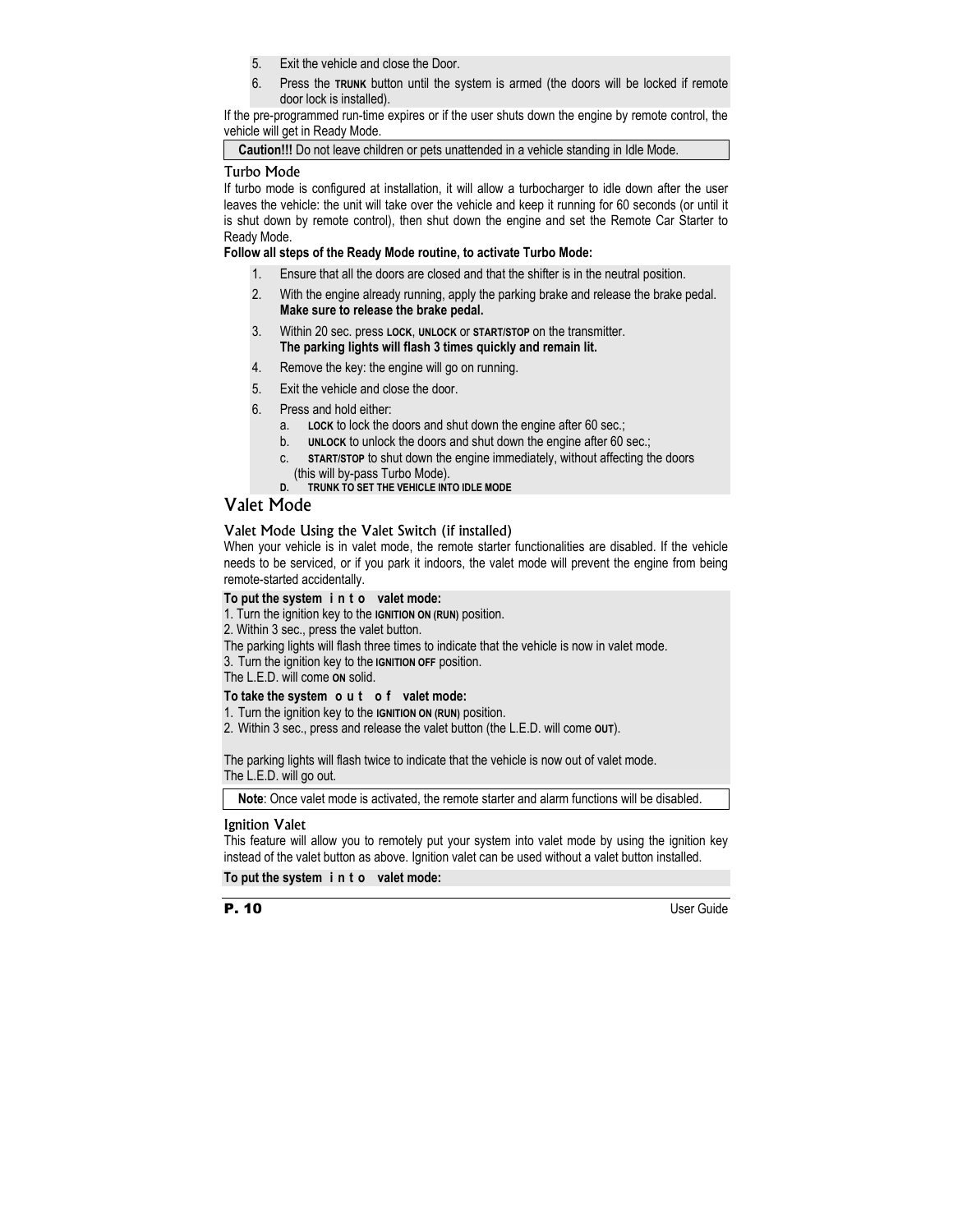Insert the ignition key into the ignition switch. Within 10 sec., turn the key 5 times successively into the **IGNITION ON / RUN** and **OFF** positions.

The parking lights will flash three times to indicate that the vehicle is now in valet mode. The L.E.D. will come **ON** solid.

#### **To take the system o u t o f valet mode:**

Insert the ignition key into the ignition switch. Within 10 sec., turn the key 5 times successively into the **IGNITION ON / RUN** and **OFF** positions.

The parking lights will flash twice to indicate that the vehicle is now out of valet mode. The L.E.D. will go out.

**Note**: Once the ignition valet is activated, the remote starter and alarm functions will be disabled.

#### Remote Valet Mode

This feature will allow you to remotely put your system into valet mode by using the transmitter instead of the valet button as above.

#### **Getting into valet mode**

- Hold the **UNLOCK** and **START/STOP** buttons simultaneously for 3 second.
- **The parking lights will flash 3 times.**

The LED will remain on solid.

#### **Getting out of valet mode**

- Hold the **UNLOCK** and **START/STOP** buttons simultaneously for 3 second.
- **The parking lights will flash 2 times.**

The LED will turn off.

**Note**: Once the remote valet is activated, the remote starter and alarm functions will be disabled.

#### "Home ValetTM" Mode

If configured at installation, this feature will remotely set the vehicle to a no-remote-start mode: if the vehicle is parked indoors there is no danger of it starting accidentally by remote control.

**Note:** Once the home valet mode is activated, the vehicle will not start by remote but the alarm functions will still be active.

#### **To take the system i n t o home valet mode:**

- Press the **LOCK** or **UNLOCK** button.
- Within 3 seconds, press the **LOCK** and **START/STOP** buttons simultaneously until the parking lights go **out**

#### **To take the system o u t o f home valet mode:**

• Turn the ignition key to the **IGNITION ON (RUN)** position.

The system will warn you if someone attempts to start your vehicle while it stands in home valet mode. The parking lights will:

| $\ddot{1}$ | Turn on then OFF; then   |
|------------|--------------------------|
| ii.        | Flash twice, pause; then |
| iii.       | Flash twice again.       |

#### Panic Mode

In an emergency situation, you can activate panic mode by pressing and holding the **SHIFT** button for 3 seconds until the alarm is activated and the parking lights start flashing. If the vehicle is under a remote start, the engine will shut down immediately.

You can stop the horn or siren by pressing the **LOCK** or **UNLOCK** button.

Furthermore, the panic mode can be stop by activating one of the following three (3) features:

- a) Remote valet (pressing **UNLOCK** and **START/STOP** for 3 seconds)
- b) Ignition valet (turning the key inside the ignition switch from OFF to ON 5 times in a row)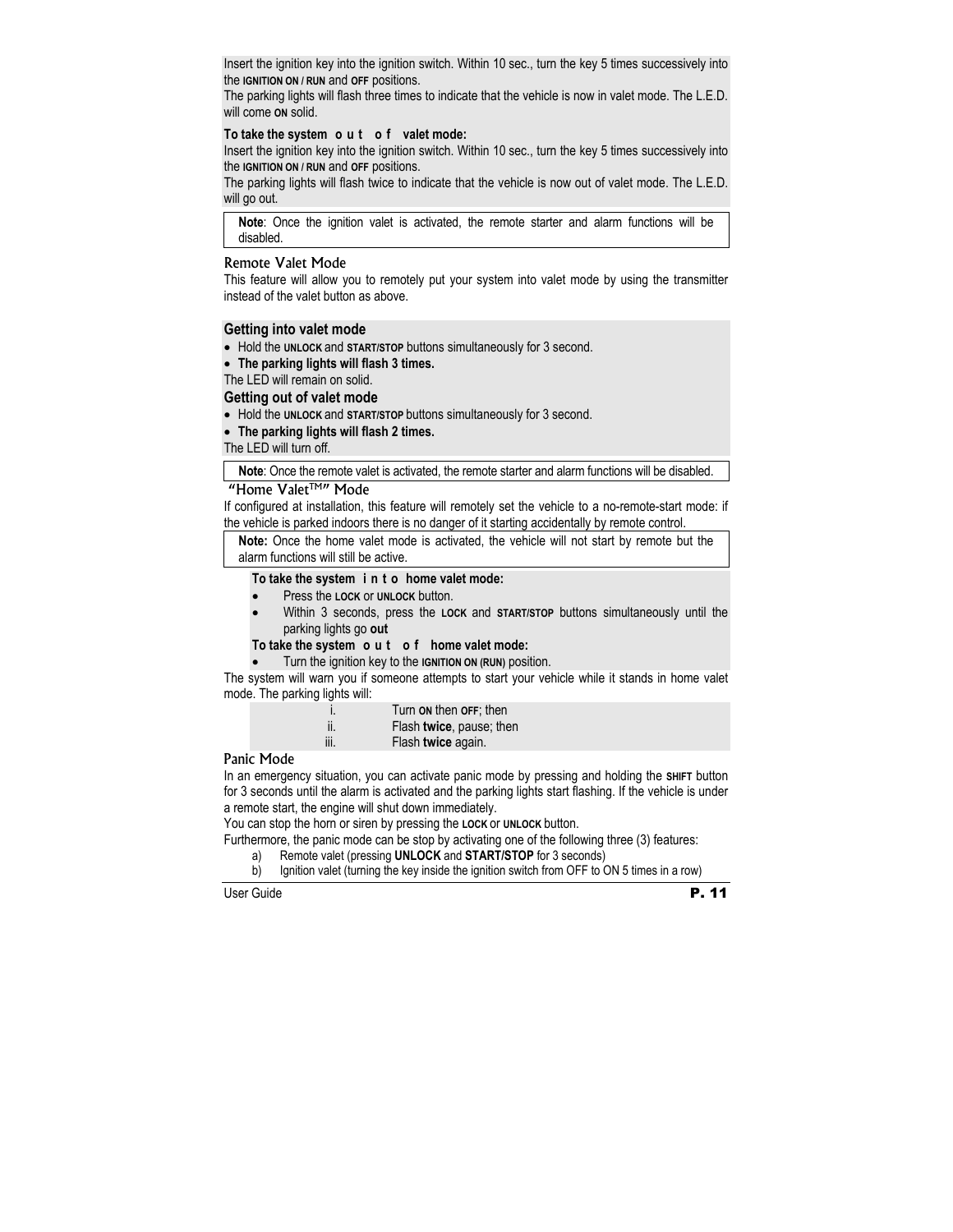c) If the key is in the ignition and turned to the ON position, by pressing the valet switch (if included). Panic Mode will automatically shut down after 30 sec.

#### Quick Lockout™

(Also called **secure panic**.) For fast protection in emergency situations, the system will **LOCK** all doors when you **press the brake pedal while you hear the sound signal**. (**Quick lockout** is only available when **panic mode** has been set off.) For example: a person is pursued, or feels threatened, from a reasonable distance, he or she can disarm his or her vehicle by pressing then **UNLOCK** button. Still while approaching the vehicle, the **SHIFT** button must be pressed and held for 3 seconds. It is now possible to take possession of the vehicle by immediately pressing on the break pedal, therefore locking the doors. The vehicle is ready to start with key and the siren (or horn) is activated to discourage the attacker. The person can now leave safely and deactivate the Panic Mode by pressing the **LOCK** or **UNLOCK** button.

#### Temporary Chirp Delete

To temporarily disable the chirp confirmations of the siren upon arming and disarming (e.g. in a quiet neighbourhood):

- 1. Press the **TRUNK** button.
- 2. Within 3 sec., press the **LOCK** or **UNLOCK** button to arm or disarm without any chirps.

#### Cold Weather Mode

 Ready mode should be set before entering Cold Weather. When cold weather mode is active, the engine starts every 2 hours and runs for 3 minutes (or for 8 or 20 minutes with diesel engines). Cold weather mode automatically ends after 24 hours.

To enter Cold Weather Mode:

• Press the **SHIFT** button and then the **START/STOP for 3 seconds**.

There will be two (2) beeps and the parking lights will flash three (3) times.

#### **To exit Cold Weather Mode, do any one of the following actions:**

- Open the hood.
- Start the engine by remote.
- Turn the ignition key to the **IGNITION ON (RUN)** position.
- Press the **SHIFT** button and then the **START/STOP** button for three seconds.

There will be one (1) beep and the parking lights will flash once.

## Advanced Features: Installation-programmable Options

The remote starter was designed with flexibility and OEM integration in mind. With its programmable options, this unit can single-handedly control nearly any electrical system in your vehicle.

**Caution:** The programming of your system should be left to a professional. Changing any one of the settings may affect the operation of your remote starter.

#### **The installation-programmable options are as follows:**

| Passive or Active Arming       | Starter Kill / Anti-grind feature |
|--------------------------------|-----------------------------------|
| Remote Door Locks              | Siren/Horn Chirp Timing           |
| <b>Priority Door Access</b>    | Safe Start                        |
| Ignition-controlled Door Locks | Home Valet ™                      |
| Ignition Re-lock               | Turbo Mode                        |
| Relock                         | Engine Run Time                   |
| Secure Lock                    | Extended run time                 |
| Remote Trunk Release           | <b>Multi-car Operation</b>        |

#### Passive or Active Arming

The security system and the starter kill can be configured either to passive mode (so as to arm automatically) or active mode (so as to require user intervention for arming). By default, your remote starter is configured to **passive mode**. In passive mode, the starter kill will automatically arm **30 seconds** after the last door is closed. The remote starter will not arm if a door, hood or trunk is left open, or if you re-open a door, hood or trunk within the 30-second delay. Please note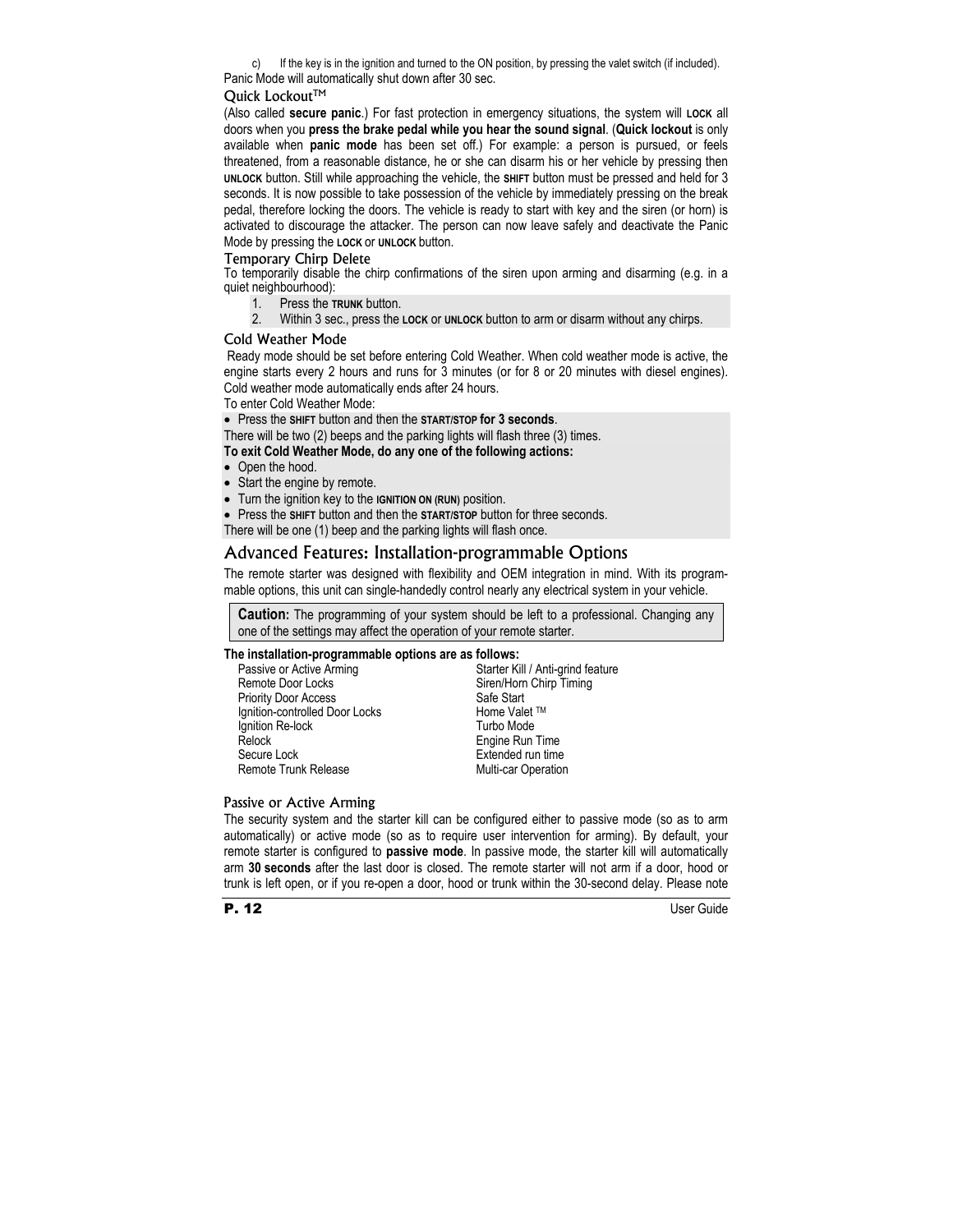that when pressing the **TRUNK** button, the trunk will open and the security system will disarm. If your vehicle is in passive mode, the security system will rearm after a 30-second delay, after the last door, trunk or hood is closed.

**Important note:** When the system re-arms automatically or if there is an alarm condition, you can disarm the system by simply pressing the **UNLOCK** button.

#### Remote Door Locks

If your remote starter was installed with the remote door locks option, you will have the convenience of remote keyless entry.

#### Priority Door Access

If the remote door locks option is installed on your vehicle, this safety feature allows you to unlock solely the driver's door with a single press of the **UNLOCK** button on the transmitter; upon a second press of the **UNLOCK** button, all the other doors will unlock.

#### Ignition-Controlled Door Locks and Relock

This is an added security feature. If your remote starter was installed with the ignition-controlled door locks option, the doors will automatically be locked as soon as the ignition key is turned to the **IGNITION ON (RUN)** position while the brakes are pressed. The remote car starter will also lock any door that was unlocked and opened and closed again the next time the break pedal is pressed. When the key is turned to the **OFF** position, the doors will automatically be unlocked.

#### Relock

If you unlock the doors with the remote transmitter, but do not open any doors, hood or trunk, or turn ignition within 30 seconds, the doors will automatically relock and rearm the system.

**Note:** When the system is in **active arming** mode and the **relock** mode is enabled, the doors will relock but the system will not rearm.

#### Secure Lock

Before it can remote-start your vehicle, the remote starter must first disarm the factory security system. The secure lock feature may be required on certain vehicle models with factory security systems that automatically unlock the doors when the security system is disarmed.

To keep your vehicle protected when the factory security system is disarmed for a remote start, secure lock will relock your doors as soon as the vehicle has started. Once the engine run cycle ends, secure lock will rearm your factory security system.

#### Remote Trunk Release

If your system was installed with the remote trunk release option, you can open your trunk by pressing the **TRUNK** button. There will be one beep and LED #3 will flash 3 times.

**Note:** When pressing the **TRUNK** button, the **TRUNK** will open and the security system will disarm. If your vehicle is in passive mode, the system will rearm after a 30-sec. Delay, once the trunk is closed. If your vehicle is in ready mode, it will be cancelled as soon as the trunk opens.

#### The Starter Kill and the Anti-grind Feature

With this added security feature, the system will prevent your vehicle from starting with the ignition key when the security system is armed. If your remote starter was installed with the starter kill option, one will not be able to start your vehicle with the key unless the system has been unlocked and disarmed first, or put into valet mode.

**Note:** If the starter kill is installed, your vehicle will benefit from a protection against starter motor damage that could occur after remote-starting the engine should the user, by force of habit, turn the ignition key to the **CRANK** position.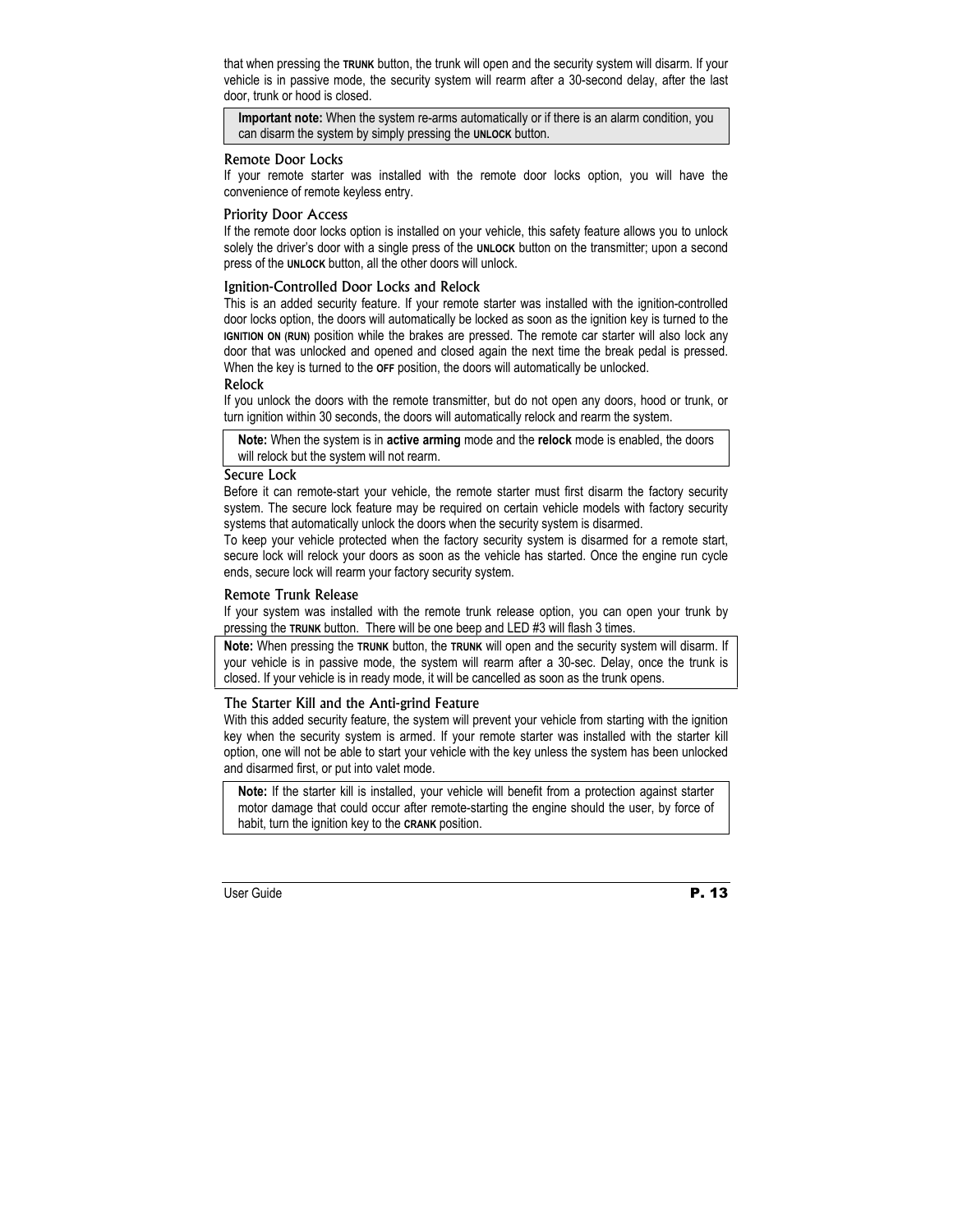#### Safe Start

If this feature is enabled, the user must press the **START/STOP** button 2 times within 3 seconds to remote-start the vehicle. This will eliminate accidental remote starts, e.g. when children are playing with the transmitter.

If **swap start mode** is selected, to remote-start your vehicle, press the **LOCK** and **UNLOCK** buttons simultaneously. The **AUX 2** output can be activated by pressing the **START/STOP** button.

#### Home Valet <sup>TM</sup>

If this feature is installed, the user will have the possibility to remotely set the vehicle to a noremote-start mode. The alarm functions will still be active.

#### Turbo Mode

When left in turbo mode, the remote starter will keep the engine running for 60 seconds before shutting it down. This is to allow a turbocharger to idle down after the user leaves the vehicle.

#### Engine Run Time

If you have a gas engine, your remote starter can be programmed to run the engine for 3, 15, or 25 minutes (15 minutes by default). If you have a diesel engine, the remote starter can be programmed to run the engine for 8, 20, or 30 minutes (20 minutes default).

#### Extended Run Time

While the vehicle is running under a remote start, **pressing and holding the START/STOP button for more than 3 seconds** will reset the run time counter to zero and restart the run time cycle from the beginning. There will be one beep - a pause - three more beeps; the parking lights will flash three times. **The extended run time procedure can only be carried out once per remote start.**  To stop the vehicle, at any moment, simply press the **START/STOP** button.

**Example:** If your remote car starter is programmed for a run time of 4 minutes and your vehicle has been running for 3 minutes already, pressing the **START/STOP** button will reset the counter to zero and allow the engine to run for another cycle (in this case, 4 minutes).

#### Multi-car Operation

This option allows the owner of two vehicles, both equipped with the same remote starter model, to control both systems with a single remote control. To control the second vehicle:

| Press TRUNK + START/STOP simultaneously: STOP |  |
|-----------------------------------------------|--|
|                                               |  |
|                                               |  |

or

**Note:** In order to access the 2nd car operations with the companion remote, Shift button must be pressed twice quickly and then one more time followed by **LOCK, UNLOCK, TRUNK** or **START**/**STOP**.

**Note:** If the multi-level features have been modified from their default state by your installer, the **SHIFT** button may have to be pressed once, twice or three times, according to the option you chose.

#### Shock Sense, Warn-away Sense

(Both enabled by default.) Your System will react to a full shock by triggering the alarm; it can also respond to a lighter shock (30 % of the strength of a full shock) by giving a **warn-away** (without triggering an alarm condition).

**Note:** After a remote start, although the shock sensor is disabled, all the other alarmtriggering zones, such as the doors, the trunk or the hood, may still trigger an alarm.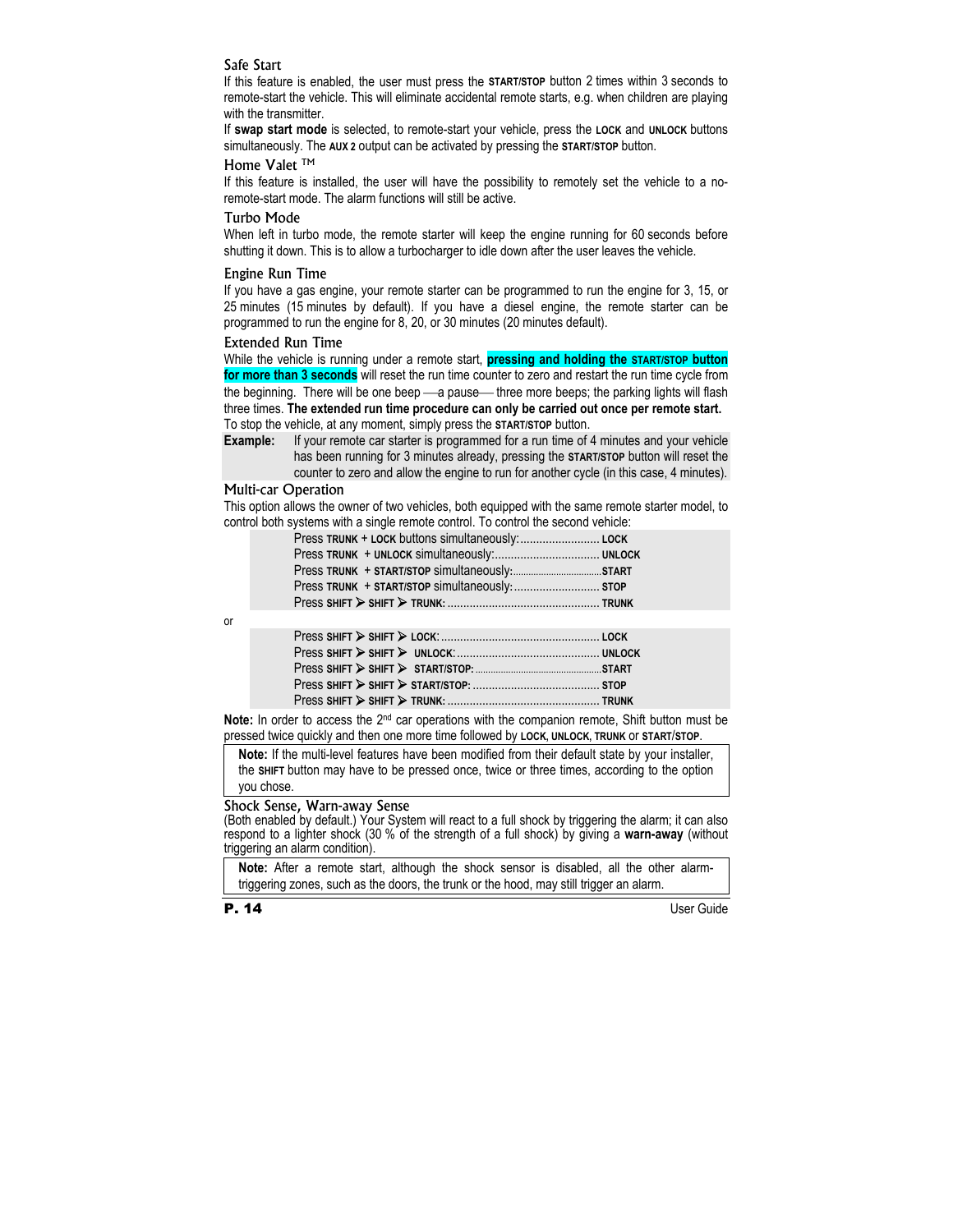#### Siren or Horn Chirps

(**ON** by default.) The siren will chirp to confirm basic operations on the System:

By default, upon **locking** the doors the siren will give **one chirp** if no protection zone is active. If a **zone is active** as the doors are being **locked**, the siren will give **three chirps**.

When the doors are being **unlocked**, the siren will give **two chirps** if no intrusion was detected. If an **intrusion was detected**, as the doors are being **unlocked** the siren will give **four chirps**.

The system can alternatively be set to:

**Warning Mode:** no chirp during lock/unlock…

unless a zone is active when locking, in which case there will be 3 chirp upon locking

or unless the alarm was triggered, in which case there will be 4 chirps when unlocking);

**Open Zone Notification Mode:** 3 warning chirps if a door is left open 10 sec. after arming.

**No Chirp:** the siren will not chirp under any circumstance.

#### Disarmed Notification

(Off by default.) This feature will notify the user when the vehicle was left disarmed: after the engine is shut down (with the key removed) and all doors are closed, the siren will chirp once after a 10-sec. notification delay to warn the user that the vehicle was left unprotected. The notification can be avoided by pressing the **LOCK** or **UNLOCK** button on the transmitter.

The user will likewise be notified after the System is disarmed using the transmitter.

#### Car Finder

(Enabled by default.) When enabled, the Car Finder option will help you locate your vehicle by generating a pulsating signal through the horn or the siren. To hear the signal, press **LOCK** and **UNLOCK** simultaneously. This will cause one chirp and one flash of the lights every time you repeat the sequence.

#### Flashing LED

There are three programmable options regarding the flashing LED:

- i. **Active arming**: the LED flashes normally.
- ii. **Passive arming**: the LED flashes at an accelerated pace during the countdown before the activation of the starter kill and the security system. Once the starter kill and the security system are armed, the LED will flash at a slower pace.
- iii. **Valet Mode**: the LED will remain on but will not flash.

## Troubleshooting Transmitting Range

Many factors may affect the operating range of the transmitter. Some of these are:

- The condition of the battery in the transmitter.
- The operating environment (for example: downtown radio-frequency noise, airports, cellular phone towers…)
- Metal: any type of metal will affect operating range. This includes the metal in the car.
- The shape of the vehicle can affect range as well; vans in general have an especially poor range.
- The shape of the roof and A-pillars brings about considerable radio-frequency deflection (in this case the signal from the remote control). As a result, the direction in which the vehicle is facing in relation to the remote control can affect the range. Straight on – standing in front of the vehicle – generally gives you the greatest range; the second best performance is from the back. Using the remote control from either side of the vehicle will usually give the lowest range.
- The range will be significantly lower in a crowded parking lot than in open space.
- Always hold the transmitter high, approximately at shoulder height. Holding the transmitter against your chin will also increase your range: your head acts as an antenna.
- The operating range will be somewhat lower on vehicles equipped with an aftermarket or factory alarm.

## Intrusion Codes through the LED Light

If there has been an intrusion in the vehicle while it was locked and armed, the LED will provide an intrusion code matching the type of the intrusion that took place. Disarm the alarm (**UNLOCK**) to identify the intrusion. The LED intrusion codes are flashed in continuous loops: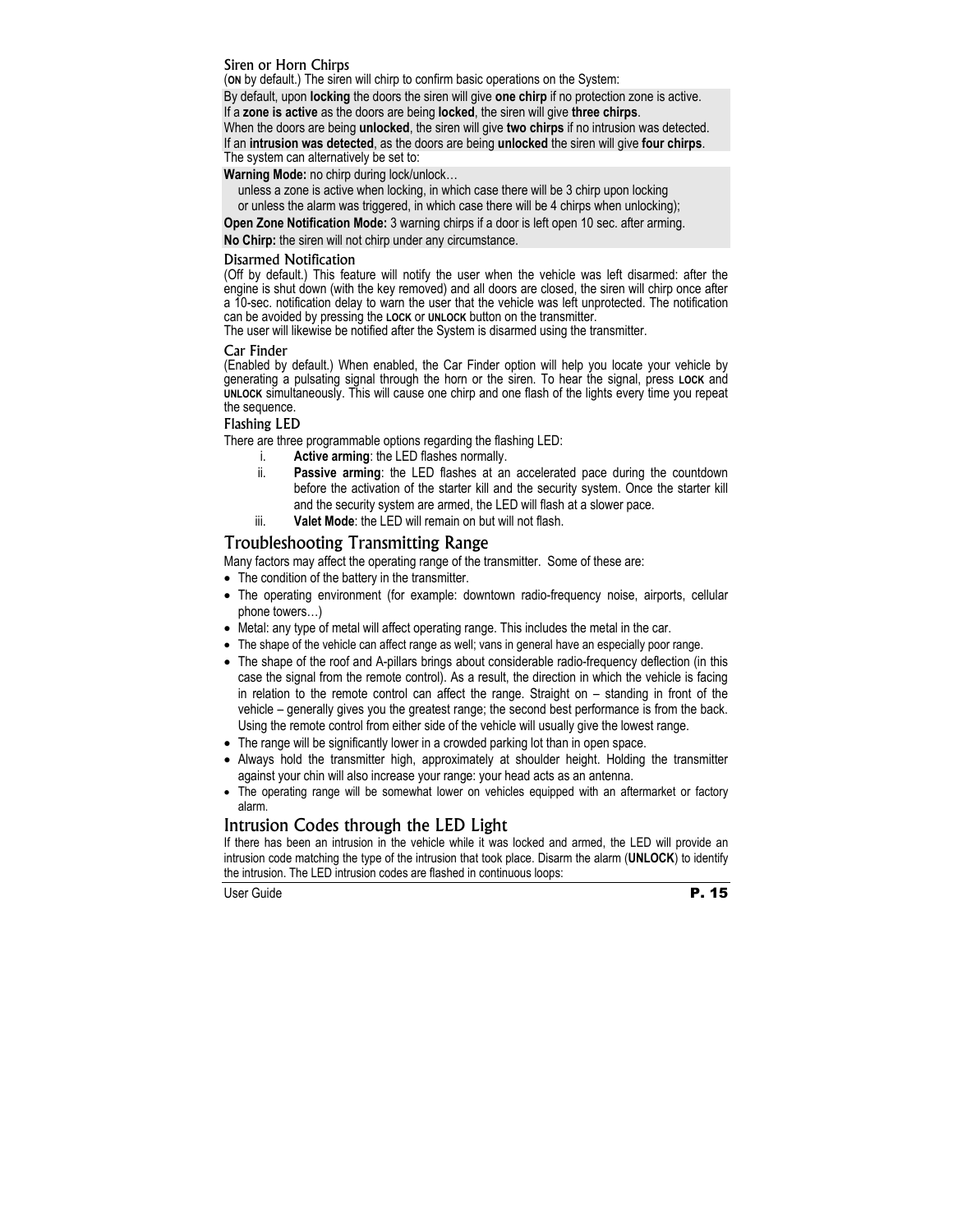| $2x =$ Doors intrusion | $5x =$ Panic    |
|------------------------|-----------------|
| $3x =$ Shock Sense     | $6x =$ Ignition |
| $4x = Hood$            | $7x = Trunk$    |

The alarm diagnostic by LED projects a LED flash sequence immediately after disarming and will remain in that state of alarm memory until the ignition is turned ON.

# Diagnostics – Chirps Table

| <b>Chirps</b>                   | <b>Description</b>                                                                                                                                                                              |  |  |  |
|---------------------------------|-------------------------------------------------------------------------------------------------------------------------------------------------------------------------------------------------|--|--|--|
| 1                               | Doors locked, alarm and starter kill armed.<br>٠<br><b>LOCK</b> confirmation.<br>Entering mode 1 in the programming centre.<br>Disarmed notification<br>٠                                       |  |  |  |
| $\overline{2}$                  | Doors unlocked, alarm and starter kill disarmed.<br>٠<br>Transmitter programmed.<br>Entering mode 2 in the programming centre.<br>٠                                                             |  |  |  |
| 3                               | <b>LOCK</b> and arm while a zone is left unprotected.<br>٠<br>Entering mode 3 in the programming centre.<br>Door zone left unprotected.<br>٠                                                    |  |  |  |
| 4                               | <b>UNLOCK</b> and disarm: an intrusion was detected (in warning chirps mode or full chirps<br>٠<br>mode).<br>Entering tach-programming mode.<br>Entering mode 4 in the programming centre.<br>٠ |  |  |  |
| 5                               | Siren or horn chirp timing adjustment<br>٠                                                                                                                                                      |  |  |  |
| <b>Constant</b><br>up to 60 sec | In siren or horn mode: alarm condition generated by an intrusion, by panic mode or when<br>the system is powered up. The siren will sound for 60 sec.                                           |  |  |  |